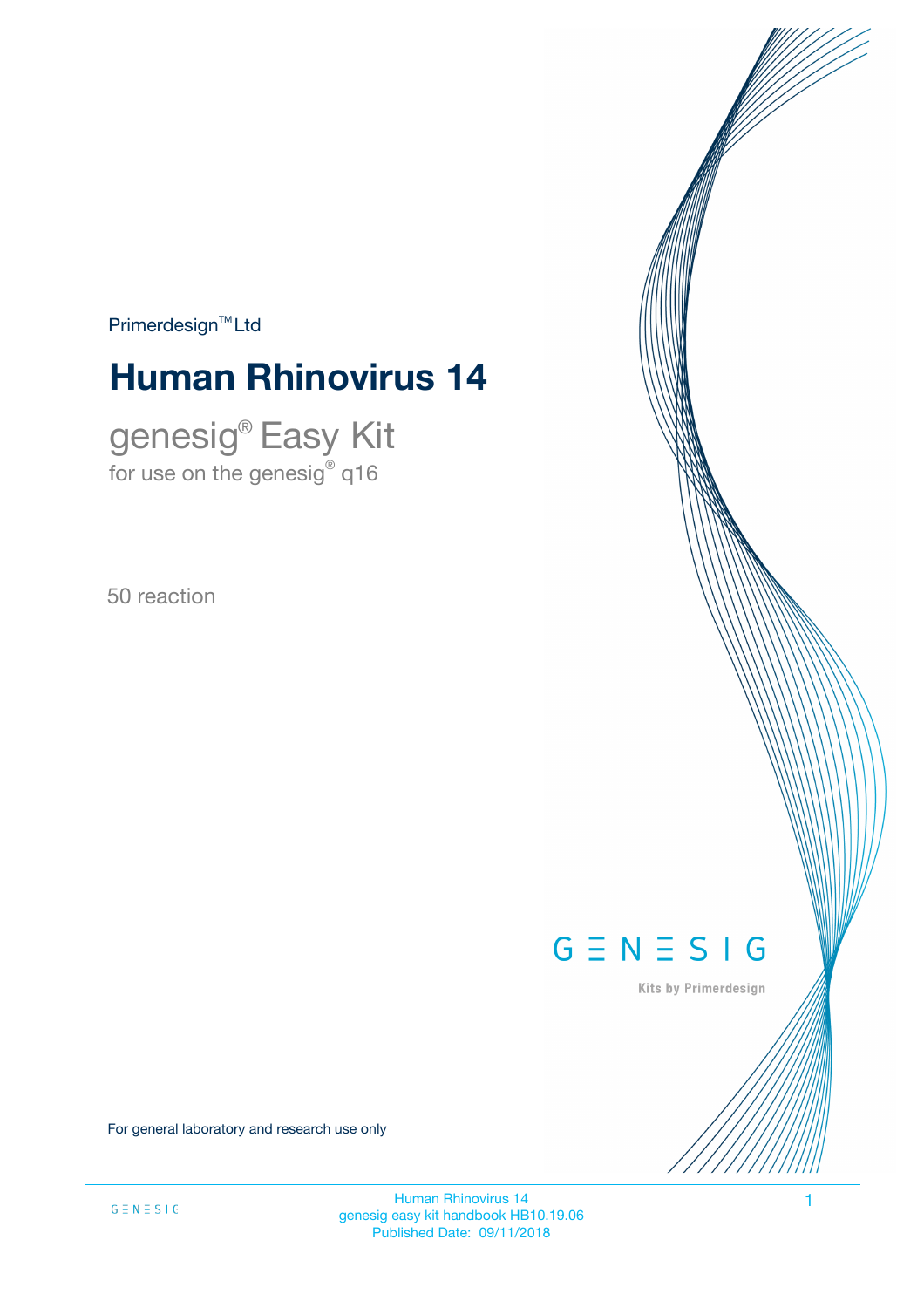# genesig® Easy: at a glance guide

#### **For each RNA test**

| Component                | <b>Volume</b>  | Lab-in-a-box pipette |  |
|--------------------------|----------------|----------------------|--|
| HRV14 primer/probe mix   | 5 <sub>µ</sub> |                      |  |
| Your RNA sample          | 5 <sub>µ</sub> |                      |  |
| oasig OneStep Master Mix | 10 µl          |                      |  |

#### **For each positive control**

| Component                 | Volume         | Lab-in-a-box pipette |  |
|---------------------------|----------------|----------------------|--|
| HRV14 primer/probe mix    | 5 <sub>µ</sub> |                      |  |
| Positive control template | 5 <sub>µ</sub> |                      |  |
| oasig OneStep Master Mix  | 10 µl          |                      |  |

#### **For each negative control**

| Component                | <b>Volume</b>   | Lab-in-a-box pipette |   |
|--------------------------|-----------------|----------------------|---|
| HRV14 primer/probe mix   | 5 <sub>µ</sub>  |                      |   |
| Water                    | 5 <sub>µ</sub>  |                      | ٣ |
| oasig OneStep Master Mix | 10 <sub>µ</sub> |                      |   |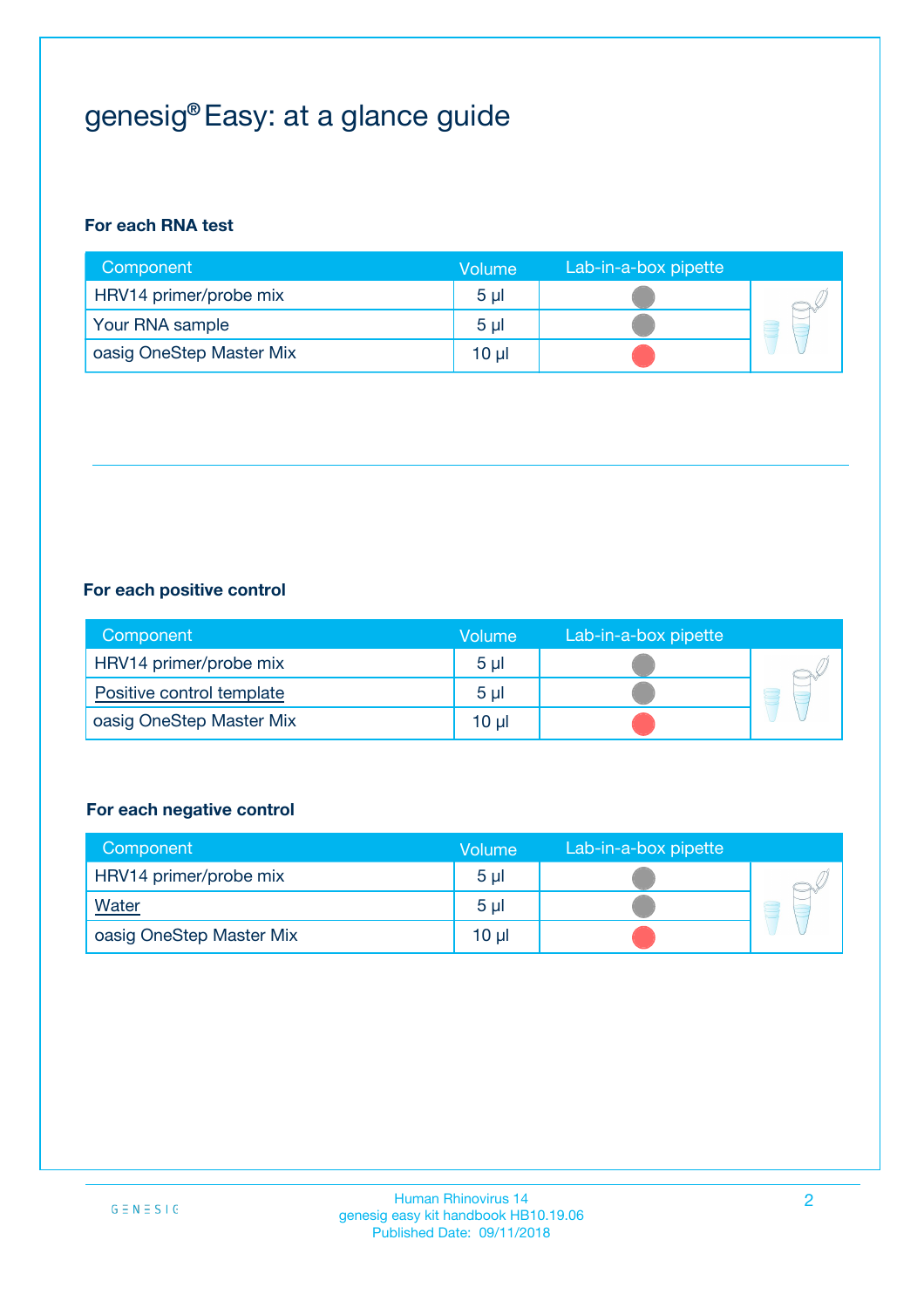## Kit Contents



## Reagents and equipment to be supplied by the user

#### **genesig® q16 instrument**

#### **genesig® Easy Extraction Kit**

This kit is designed to work well with all processes that yield high quality RNA and DNA but the genesig Easy extraction method is recommended for ease of use.

#### **genesig® Lab-In-A-Box**

The genesig Lab-In-A-Box contains all of the pipettes, tips and racks that you will need to use a genesig Easy kit. Alternatively if you already have these components and equipment these can be used instead.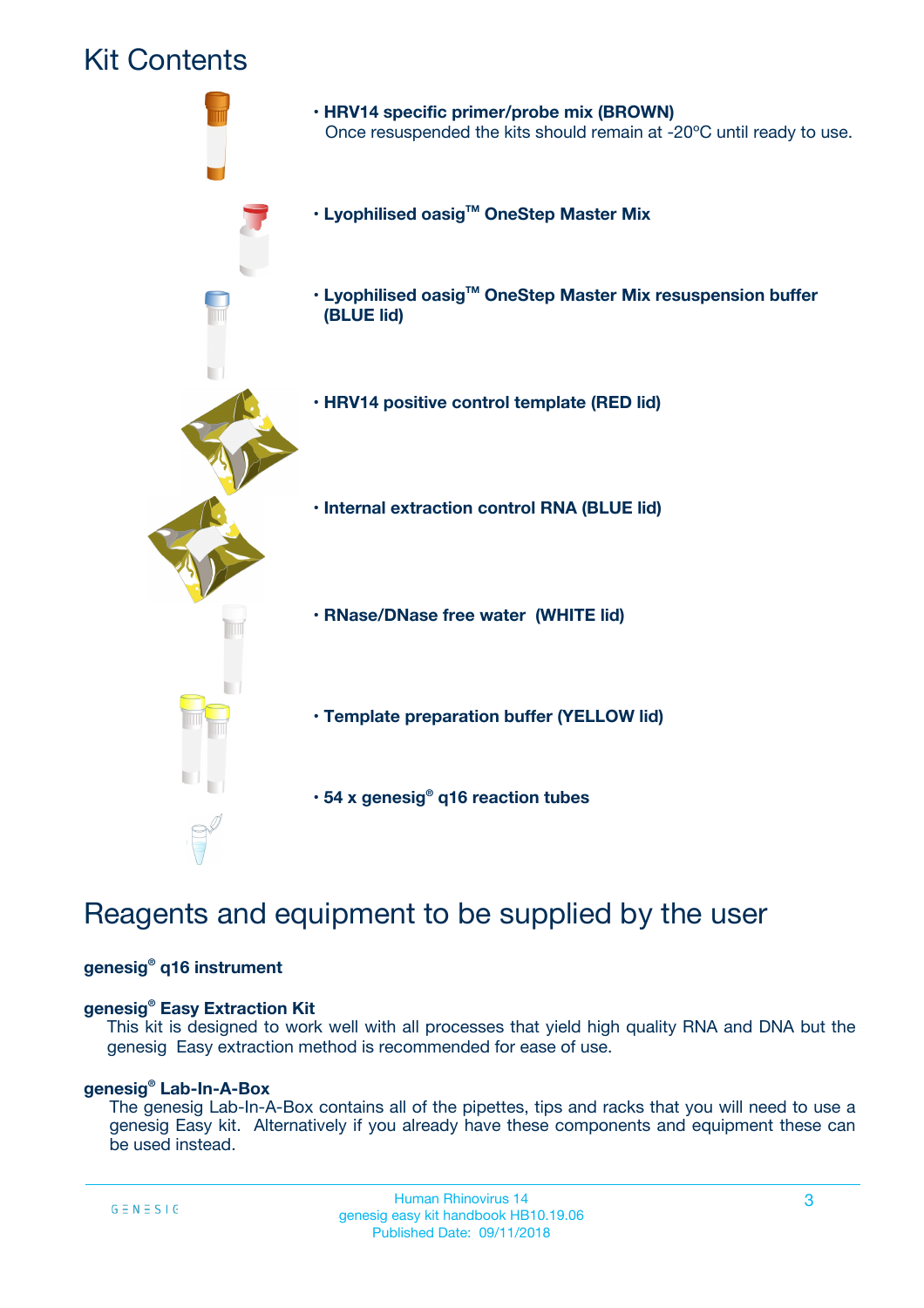## Step-by-step guide

### 1. Resuspend the test components



Use the blue pipette to transfer 500µ**l\*** of the oasig OneStep Master Mix resuspension buffer into the tube of lyophilised oasig OneStep Master Mix and mix well by gently swirling.

**\***Transfering 525µl of the oasig OneStep Master Mix resuspension buffer to your oasig OneStep Master Mix (instead of the 500µl recommended above) will enable you to take full advantage of the 50 reactions by accounting for volume losses during pipetting. In order to do so with the genesig Easy fixed volume pipettes use 1x blue, 2x red and 1x grey pipettes to make the total volume. Please be assured that this will not adversely affect the efficiency of the test.



Then use the blue pipette to transfer 500µl of water into the brown tube labelled HRV14 primers/probe. Cap and shake tube to mix. A thorough shake is essential to ensure that all components are resuspended. **Failure to mix well can produce poor kit performance.**

These components are now ready to use.

Store them in the freezer from hereon.

#### Top tip

- Ensure that the primer/probe mix is mixed thoroughly before each use by shaking.
- Once resuspended do not expose genesig Easy kit to temperatures above -20°C for longer than 30 minutes at a time.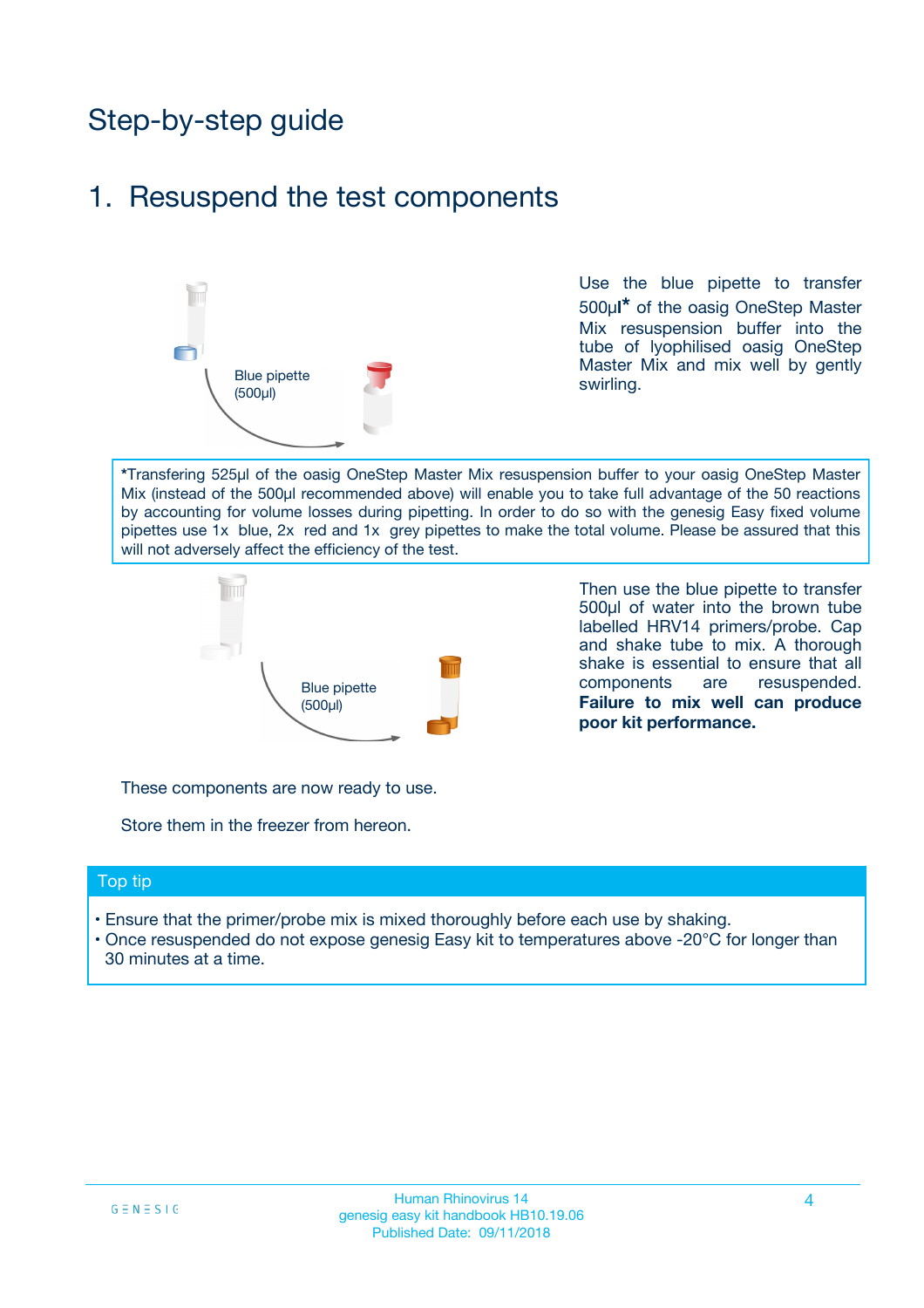## 2. Internal extraction control



Use the blue pipette to transfer 1000µl (2 x 500µl) of template preparation buffer into the Internal Extraction Control RNA tube. Cap and shake tube to mix.

Your kit contains Internal Extraction Control RNA. This is added to your biological sample at the beginning of the RNA extraction process. It is extracted along with the RNA from your target of interest. The q16 will detect the presence of this Internal Extraction Control RNA at the same time as your target. This is the ideal way to show that your RNA extraction process has been successful.

#### **If you are using an alternative extraction kit:**

Use the red pipette to transfer 10µl of Internal Extraction Control RNA to your sample **after** the lysis buffer has been added then follow the rest of the extraction protocol.

#### **If using samples that have already been extracted:**

Use the grey pipette to transfer 5µl of Internal Extraction Control RNA to your extracted sample.

### 3. Add primer/probe mix to all reaction tubes





For every reaction to be run, use the grey pipette to add 5µl of your HRV14 primers/probe mix to every tube.

#### Top tip

- Always pipette the primer/probe mix directly into the bottom of the tube.
- You can label the tube lids to aid your reaction setup but avoid labelling tube sides.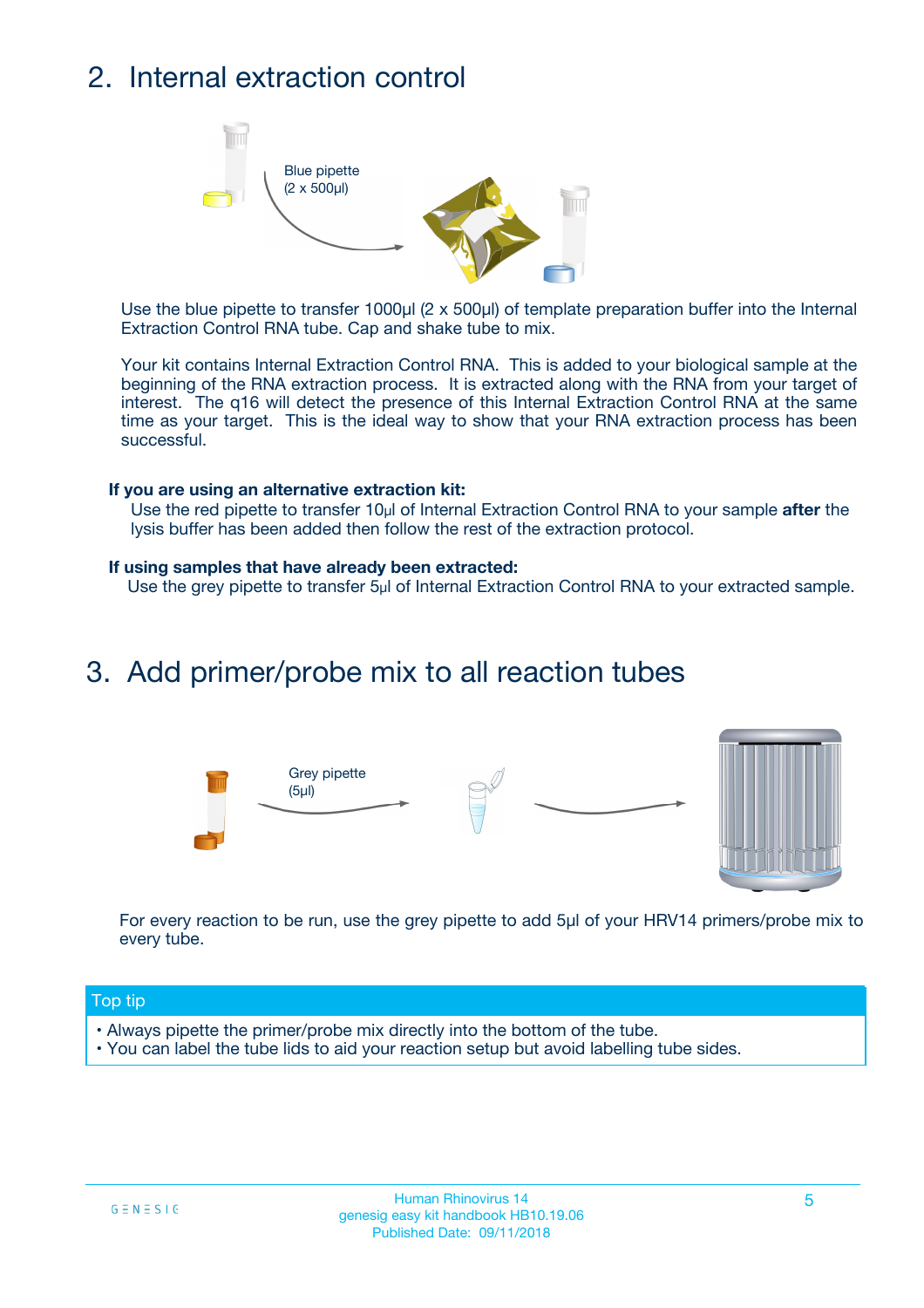# 4. Add Master Mix to all reaction tubes



For every reaction to be run, use the red pipette to add 10µl of the oasig OneStep Master Mix to the tubes containing primer/probe mix.

Move swiftly to begin your q16 run, as any delay after the oasig OneStep Master Mix has been added can effect the sensitivity of your test.

#### Top tip

**•** Always add the oasig OneStep Master Mix to the side of the tube to reduce the introduction of bubbles.

### 5. Negative control



For each test you will require a negative control. Instead of RNA water is used. This sample should typically prove negative thus proving that all of your positive samples really are positive.

To create a negative control reaction simply use the grey pipette to add 5µl of the water to the required reaction tubes. Close these tubes after adding the water.

Because some genesig kit targets are common in the environment you may occasionally see a "late" signal in the negative control. The q16 software will take this into account accordingly.

#### Top tip

**•** Always add the water to the side of the tube to reduce the introduction of bubbles.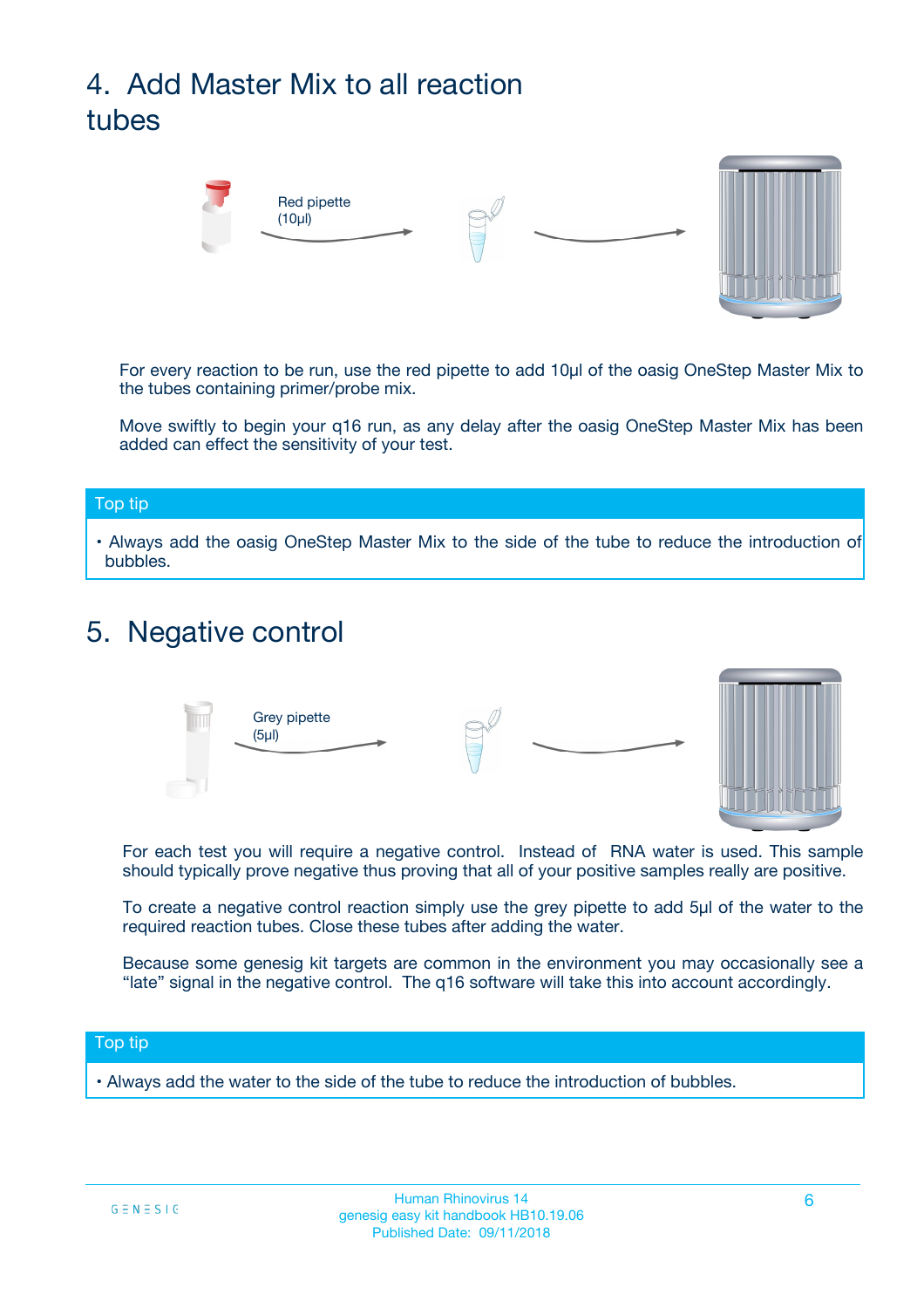## 6. Set up a test





For each sample you wish to analyse, use the grey pipette to add 5µl of your RNA sample to the required reaction tubes. Close these tubes after adding the sample. Always change pipette tips between samples.

#### Top tip

**•** Always add the RNA sample to the side of the tube to reduce the introduction of bubbles.

## 7. Positive control



Use the blue pipette to transfer 500µl of template preparation buffer into the positive control template tube. Cap and shake tube to mix.

Each time you run a test you will require a positive control. This is a small portion of RNA from your target of interest. It serves two purposes:

1. It will always test positive so it shows that everything is working as it should be.

2. The q16 software knows how much RNA is present in the positive control. So it can automatically compare your sample of interest with the positive control to calculate the amount of target RNA in your sample.

To create a positive control reaction simply use 5µl of the positive control instead of your RNA sample.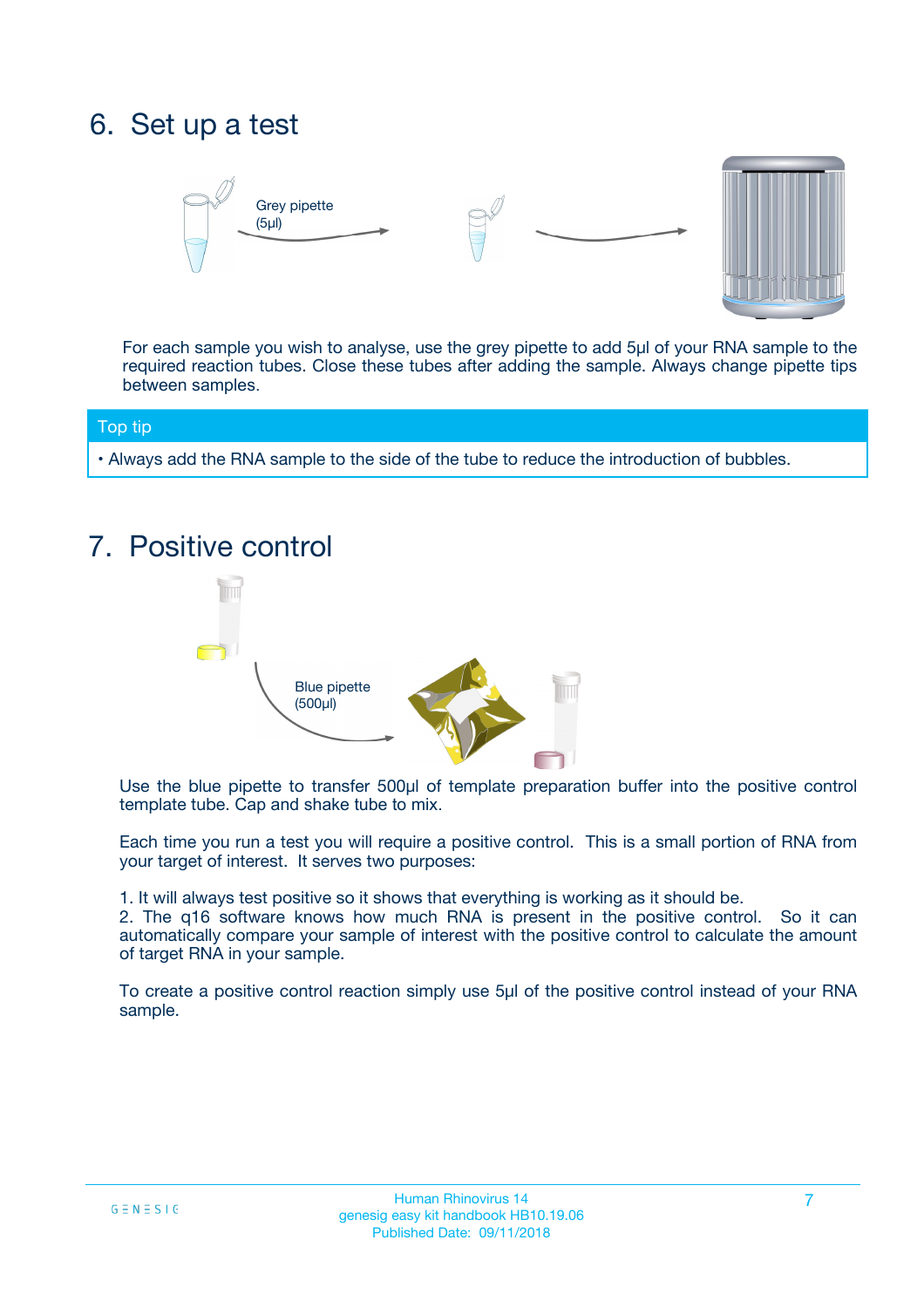



Take great care when setting up your positive control. The positive control template has the potential to give you a false positive signal in your other samples. Set positive controls up last after all other sample tubes are closed. Always change pipette tips between samples. You may even choose to set up positive controls in a separate room.

#### Top tip

**•** Always add the positive control template to the side of the tube to reduce the introduction of bubbles.

## 8. Running the test

Place the tubes into the correct positions in your q16 as defined by the software, this may include positioning of empty tubes to ensure that the q16 lid is balanced. The run can then be started.

|                      | genesig q16 PCR software - 1.2                                                    |                                            |                         |                                 | $= 0$<br>$\Sigma\!3$         |
|----------------------|-----------------------------------------------------------------------------------|--------------------------------------------|-------------------------|---------------------------------|------------------------------|
|                      | Unsaved (New Experiment 2<br>$\overline{\phantom{a}}$<br><b>Open Experiments:</b> | <b>E</b> Open<br><b>Save</b><br>$\Box$ New | Save As                 | <b>C</b> Close<br>Configuration | $G \equiv N \equiv S \mid G$ |
| <b>Stages:</b>       | Setup<br><b>Results</b>                                                           |                                            |                         |                                 |                              |
| <b>Notes</b>         |                                                                                   | <b>Samples</b>                             |                         | <b>Tests</b>                    |                              |
|                      | <b>Name and Details</b>                                                           | Color<br>Name                              | Note                    | Color<br>Name                   | Note                         |
|                      | New Experiment 2017-10-26 11:06                                                   | Sample 1                                   | 4                       | Test 1                          | 4                            |
|                      | Kit type: genesig® Easy Target Detection kit                                      | Sample 2                                   |                         |                                 |                              |
|                      | Instrument Id.:                                                                   | Sample 3                                   | $\equiv$                |                                 | $\equiv$                     |
|                      | <b>Run Completion Time:</b>                                                       | Sample 4                                   |                         |                                 |                              |
| <b>Notes</b>         | $\blacktriangle$                                                                  | Sample 5                                   | ♦                       |                                 | 傦                            |
|                      | $\overline{\mathbf{v}}$                                                           |                                            | ÷                       |                                 | ⊕                            |
| <b>Well Contents</b> |                                                                                   |                                            |                         | Run                             |                              |
| Pos.                 | Test                                                                              | Sample                                     |                         | <b>Run Status</b>               |                              |
| $\blacktriangleleft$ | Test 1                                                                            | Negative Control                           | $\blacktriangle$        |                                 |                              |
| $\overline{2}$       | Test 1                                                                            | Positive Control                           |                         |                                 |                              |
| 3                    | Test 1                                                                            | Sample 1                                   |                         | Show full log                   |                              |
| $\overline{4}$       | Test 1                                                                            | Sample 2                                   |                         |                                 |                              |
| 5                    | Test 1                                                                            | Sample 3                                   |                         | <b>Run Control</b>              |                              |
| 6                    | Test 1                                                                            | Sample 4                                   |                         |                                 |                              |
| $\overline{7}$       | Test 1                                                                            | Sample 5                                   |                         |                                 |                              |
| 8                    |                                                                                   |                                            |                         | Abort Run                       | $\triangleright$ Start Run   |
| Lo.                  | <b>INN FURTY TURE TO BUILDING UP.</b>                                             |                                            | $\overline{\mathbf{v}}$ |                                 |                              |

#### Top tip

- Before loading tubes into the q16, check for bubbles! Flick the bottom of the tubes to remove any bubbles that may have formed during the test setup.
- Apply centrifugal force with a sharp wrist action to ensure all solution is at the bottom of the reaction tube.
- When repeating a test you can use a previous file as a template by clicking 'open' then selecting File name > Files of Type > Experiment file as template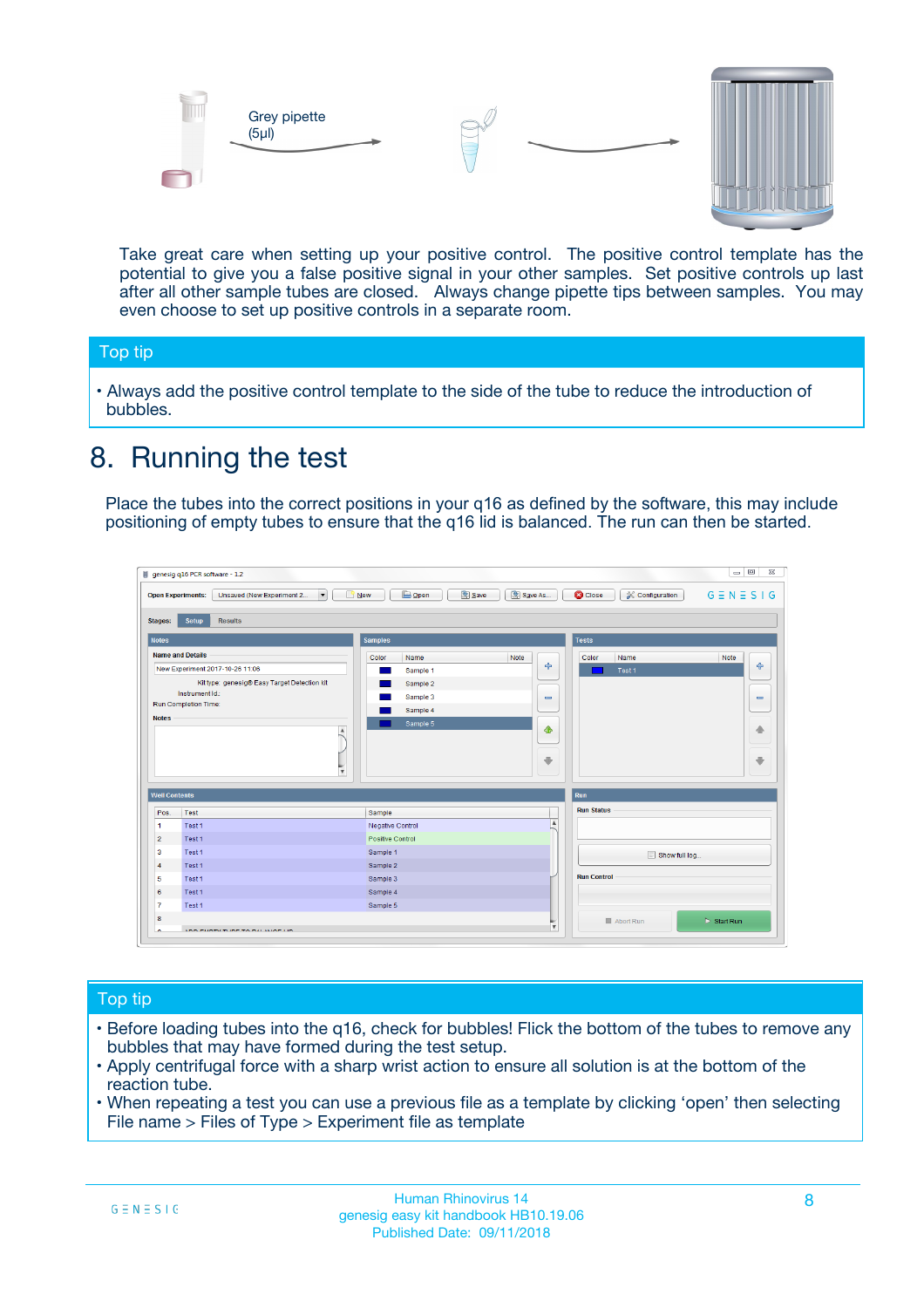### What do my results mean?

Analysis of your data is carried out automatically by the genesig q16. The following information is designed to help you fully understand a result or to troubleshoot:

### "Positive"

#### **Explanation**

Your sample has produced a positive result. Your target of interest is present and you can use the reported quantity.

### "Negative"

#### **Explanation**

Your sample has produced a negative result. The target is not present in your sample.

### "Test contaminated"

#### **Explanation**

The Negative Control should be completely free of any DNA/RNA. If you see this error message it means that at some point during the setup, the Negative Control has been contaminated with DNA/RNA and has given a positive signal. This contamination has invalidated the test. The Positive Control and your test samples are both possible sources of contaminating DNA/RNA. The genesig q16 reaction tubes from previous runs will also contain very high amounts of DNA so it is important that these are carefully disposed of after the run is completed and NEVER OPENED. It may be the case that your kits have become contaminated which will lead to the same problem occurring repeatedly.

#### **Solutions**

1. Clean your working area using a commercial DNA remover solution to ensure the area is DNA free at the start of your run and re-run the test.

2. If the problem persists then the kit has become contaminated and it will have to be discarded and replaced with a new kit. When you open the new kit, run a simple test to show that changing the kit has solved the problem. Prepare a test which includes only the Positive Control, the Negative Control and one 'mock sample'. For the 'mock sample' add water instead of any sample RNA. The result for the Negative Control and the mock sample should be negative indicating that contamination is no longer present.

#### **Preventive action**

An ideal lab set-up has a 'Clean area' where the test reagents are prepared and a 'sample area' where DNA/RNA samples and the Positive Control template are handled. The best workflow involves setting up all the test components (excluding the positive control template) in the clean area and then moving the tests to the sample area for sample and Positive Control addition. If this method is followed then the kit components are always kept away from possible sources of contamination. For extra security the Negative Control can be completely prepared and sealed in the clean area. All work areas should be decontaminated regularly with DNA remover.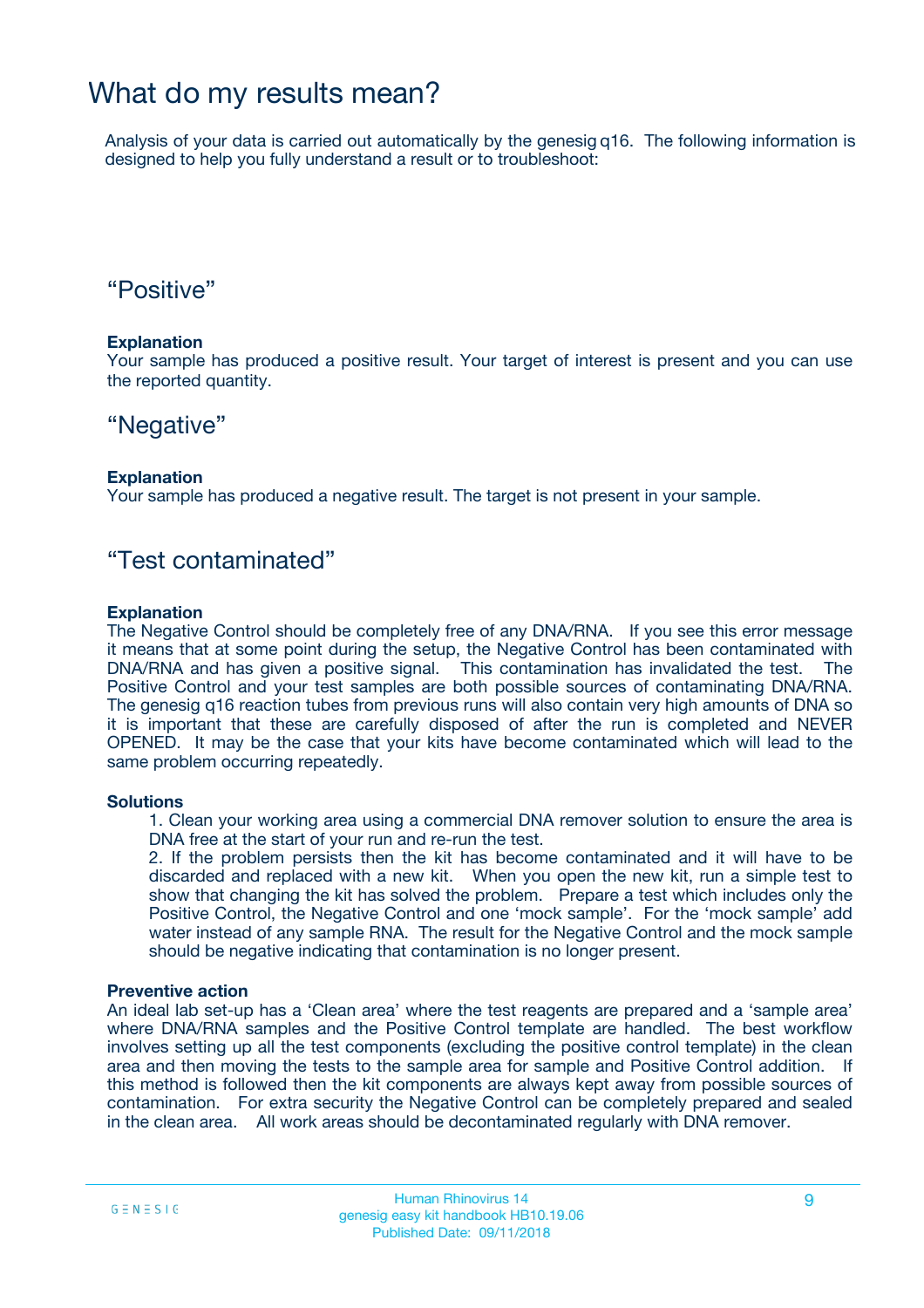### "Sample preparation failed"

#### **Explanation**

The test has failed because the quality of the sample was not high enough. The Internal Extraction Control component identifies whether the sample has been prepared correctly and is of suitable quality. This error message means that this quality control test has failed and the sample quality is not high enough for analysis.

#### **Solutions**

1. Check the sample preparation protocol for any user errors then repeat.

2. Poor quality samples can result from overloading the sample preparation protocol with too much starting material. Try reducing the amount of starting material then repeat.

3. Failing to add the Internal Extraction Control RNA to your sample during the sample preparation protocol can also lead to a reported result of "sample preparation failed". Ensure that this step has not been overlooked or forgotten. If your samples are derived from an archive store or from a process separate from your genesig Easy extraction kit; you must add 5µl of Internal Extraction Control RNA into each 0.5ml of your sample to make it suitable for use on the q16.

### "Positive result, poor quality sample"

#### **Explanation**

The test is positive so if you are only interested in obtaining a 'present or absent' answer for your sample then your result is reliable. However, the test contains an Internal Extraction Control component that identifies if the sample is of high quality. This quality control test has failed and the sample is not therefore of high enough quality to accurately calculate the exact copy number of RNA present. If you require quantitative information for your sample then proceed with the solutions below.

#### **Solutions**

1. For appropriate solutions, read the "Sample preparation failed" section of this handbook.

### "Test failed"

#### **Explanation**

The test has failed because the Positive Control has not worked. The Positive Control is present to show that all aspects of the test are working correctly together. When this control test fails, the test as a whole is invalidated. This finding indicates that a problem has occurred in the reaction set-up part of the experiment and has nothing to do with sample preparation.

#### **Solutions**

1. Check the entire workflow and test set-up to look for any user errors, then repeat the test e.g. have the right colour pipettes and solutions been used with the correct tubes?

2. Ensure the positive and negative controls are inserted into the correct wells of your q16.

3. A component of the test may have 'gone off' due to handing errors, incorrect storage or exceeding the shelf life. When you open a new kit, run a simple test to show that changing the kit has solved the problem. Prepare a test which includes only the Positive Control, the Negative Control and one 'mock sample'. For the 'mock sample' add internal control template instead of any sample RNA. If the Positive Control works, the mock sample will now be called as a negative result.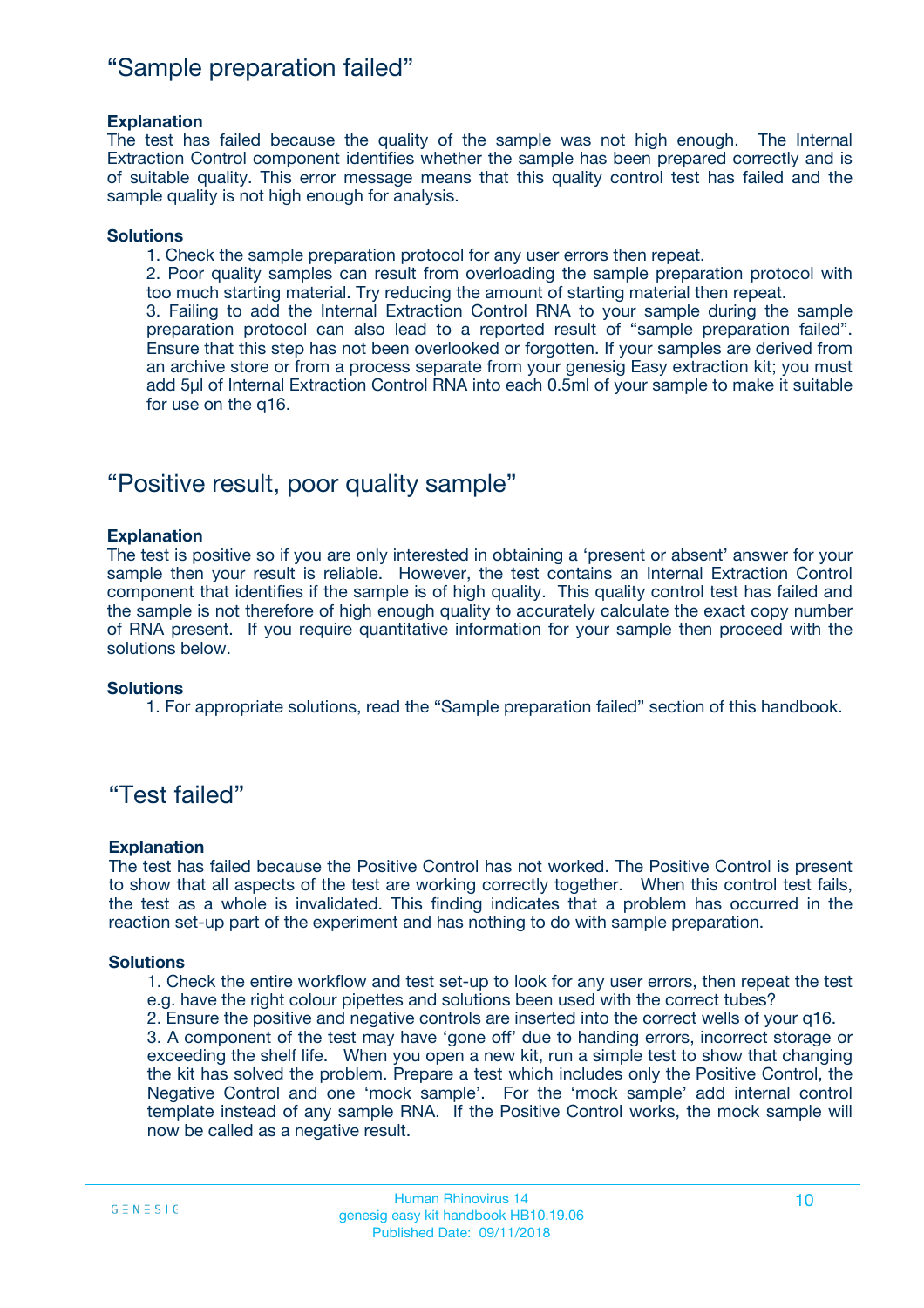### "Test failed and is contaminated"

#### **Explanation**

The Positive Control is indicating test failure, and the Negative Control is indicating test contamination. Please read the "Test Failed" and "Test contamination" sections of this technical support handbook for a further explanation.

#### **Solution**

1. For appropriate solutions, read both the "Test failed" and "Test contaminated" sections of this handbook.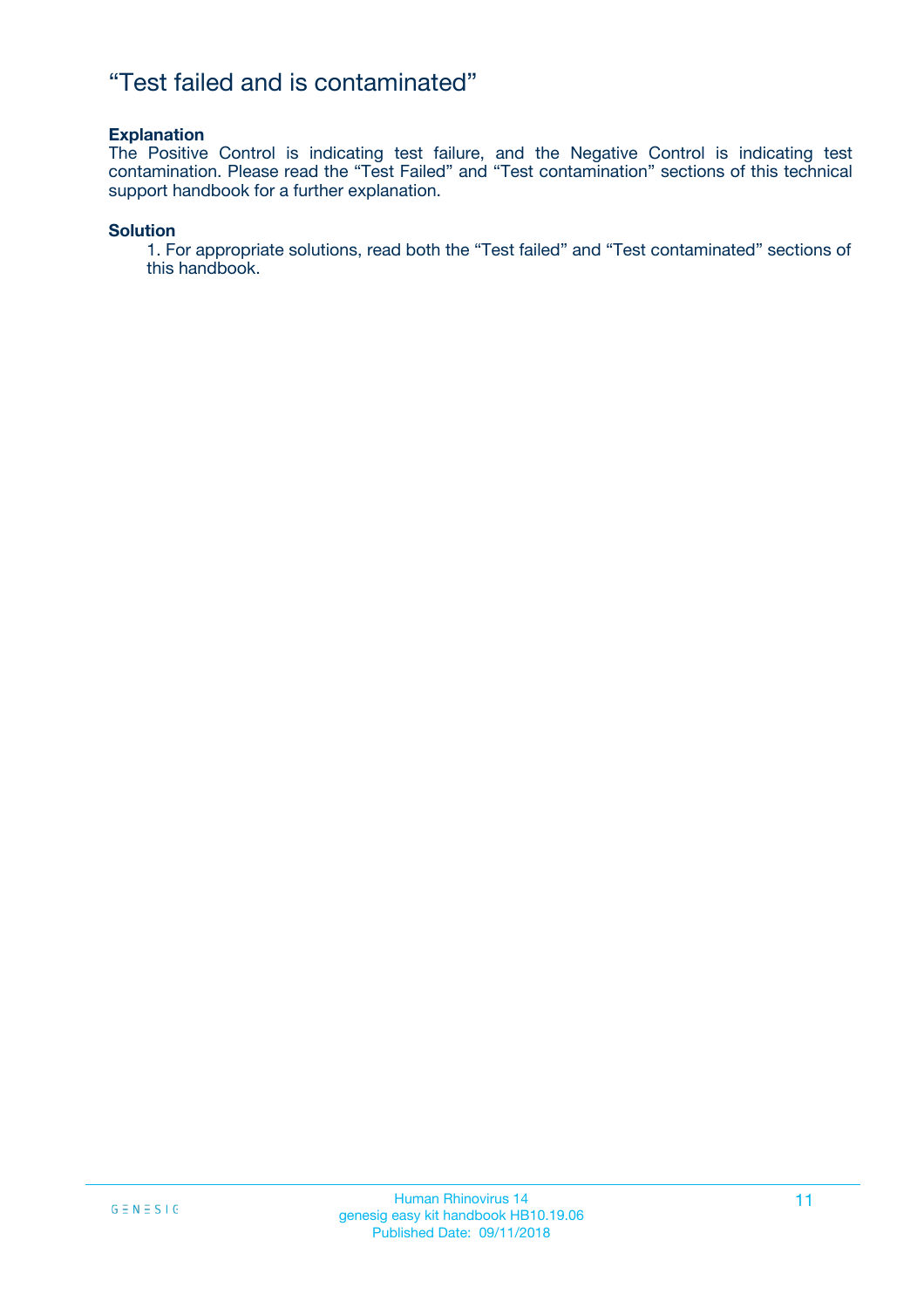## Human Rhinovirus 14

Rhinovirus is a genus of the Picornaviridae family of viruses. Rhinoviruses are the most common viral infective agents in humans and are a causative agent of the common cold, being responsible for approximately 50% of all cases. Rhinoviruses have linear, single-stranded, positive-sense RNA genomes with that of HRV14 being 7212nt in length. At the 5′ end of the genome is a virus-encoded protein, and like mammalian mRNA, there is a 3′ poly-A tail. Structural proteins are encoded in the 5′ region of the genome and non-structural at the 3' end. The viral particles themselves are not enveloped and are icosahedral in structure with a diameter of approximately 30nm.

Rhinoviruses are composed of a capsid that contains four viral proteins VP1, VP2, VP3 and VP4. VP1, VP2, and VP3 form the major part of the protein capsid. The much smaller VP4 protein has a more extended structure and lies at the interface between the capsid and the RNA genome. There are 60 copies of each of these proteins assembled as an icosahedron. Antibodies are a major defense against infection with the epitopes lying on the exterior regions of VP1-VP3.

Rhinoviruses have two main modes of transmission: direct transmission via inhalation of aerosolised respiratory droplets and indirect transmission via contact with surfaces contaminated with respiratory droplets. The viral capsid proteins bind to specific nasal cell receptors mediating entry into the host cell. Intracellular enzymes then digest the viral capsid leaving only the genome which functions as a template for the synthesis of the complementary strand. This encodes the viral capsid proteins for new viral particles as well as being packaged into these. The newly synthesised virus buds off from the host cell membrane facilitating infection of other cells.

Rhinoviruses occur worldwide causing disease with symptoms such as fever, cough, and nasal congestion which are the result of the immune system's response to the virus. The frequency of colds is high in childhood and decreases during adulthood most probably because of the possession of immunity.

There are many HRV serotypes which, based on differences in their surface proteins and genome sequences have been segregated into two different groups: Human Rhinovirus A and B although some serotypes remain unclassified. HRV14 belongs to the HRVB species.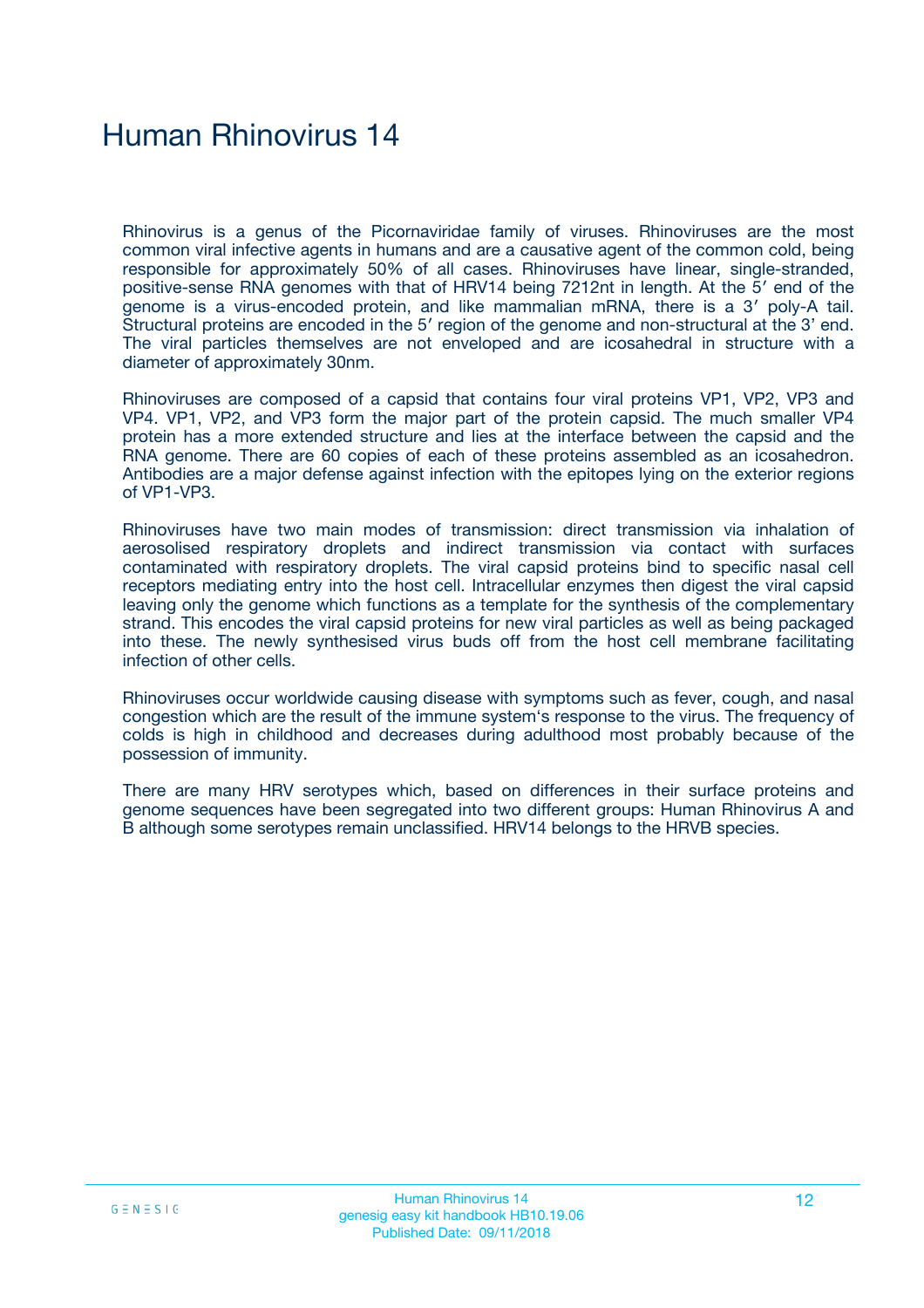## **Specificity**

The Primerdesign genesig Kit for Human Rhinovirus 14 (HRV14) genomes is designed for the in vitro quantification of HRV14 genomes. The kit is designed to have a broad detection profile. Specifically, the primers represent 100% homology with over 95% of the NCBI database reference sequences available at the time of design.

The dynamics of genetic variation means that new sequence information may become available after the initial design. Primerdesign periodically reviews the detection profiles of our kits and when required releases new versions.

Our kit for human rhinovirus 14 has been designed for the specific and exclusive in vitro quantification of this subtype and does not detect other human rhinovirus strains. The primers and probe sequences in this kit have 100% homology with over 95% of reference sequences in the NCBI database based on a comprehensive bioinformatics analysis.

If you require further information, or have a specific question about the detection profile of this kit then please send an e.mail to enquiry@primerdesign.co.uk and our bioinformatics team will answer your question.